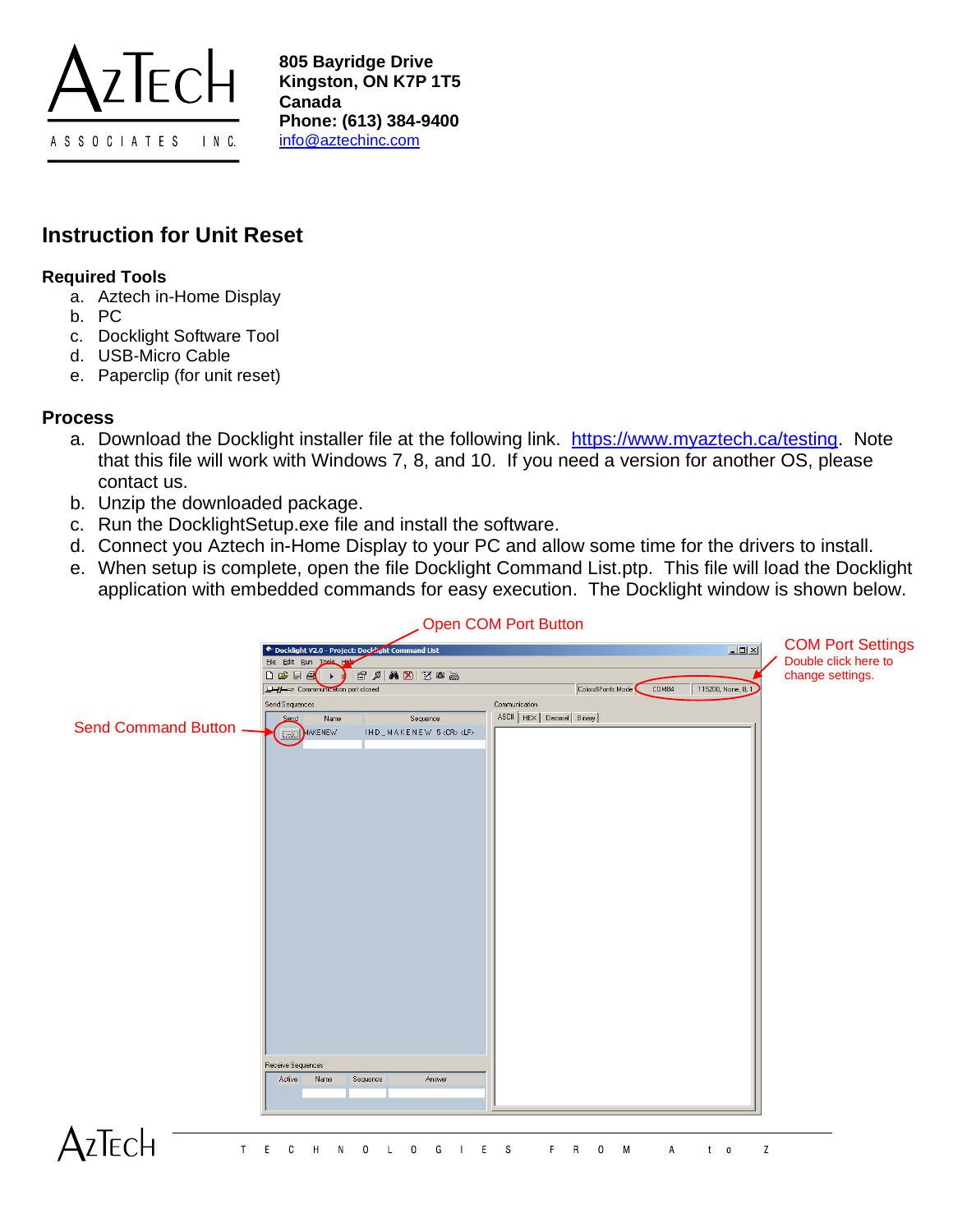- f. Double click on the COM Port Settings area to open the settings dialog.
- g. Ensure the settings match the image below. Note that the "Send/Receive on Comm Channel" setting will be different for each device. Typically, the correct selection is the highest number that starts with "COM". If you are having problems, there is no harm to try other COM channel selections in this list. You can also determine the correct COM port number in the windows **Devices and Printers** menu. Look for the port labelled "STMicroelectronics Virtual COM Port" and the number will follow this label. In the example below, the Aztech IHD is COM84.



h. Press OK button to save the settings.

| Project Settings                                                                                 |          |                                   |      | $\vert x \vert$ |  |
|--------------------------------------------------------------------------------------------------|----------|-----------------------------------|------|-----------------|--|
| Communication   Flow Control   Communication Filter                                              |          |                                   |      |                 |  |
| Communication Mode                                                                               |          |                                   |      |                 |  |
| C Send/Receive                                                                                   |          | Monitoring<br>C (receive<br>onlul |      |                 |  |
| Send/Receive on Comm. Channel                                                                    |          |                                   |      |                 |  |
| COM <sub>84</sub>                                                                                |          |                                   |      |                 |  |
| Choose a COM port from the list of available devices, or type a COM<br>port from COM1 to COM256. |          |                                   |      |                 |  |
| COM Port Settings                                                                                |          |                                   |      |                 |  |
| <b>Baud Rate</b>                                                                                 | 115200   | Data Bits<br>l8                   |      |                 |  |
| Parity                                                                                           | None     | Stop Bits<br>I٦                   |      |                 |  |
| Parity Error Char.                                                                               | 163 (1?1 |                                   |      |                 |  |
|                                                                                                  |          |                                   |      |                 |  |
|                                                                                                  | OK       | Cancel                            | Help |                 |  |

- i. Press the "Open COM Port button" (the play button) in the main software window.
- j. The play button will become grayed out and the stop button will turn blue. This indicates that you are now connected.